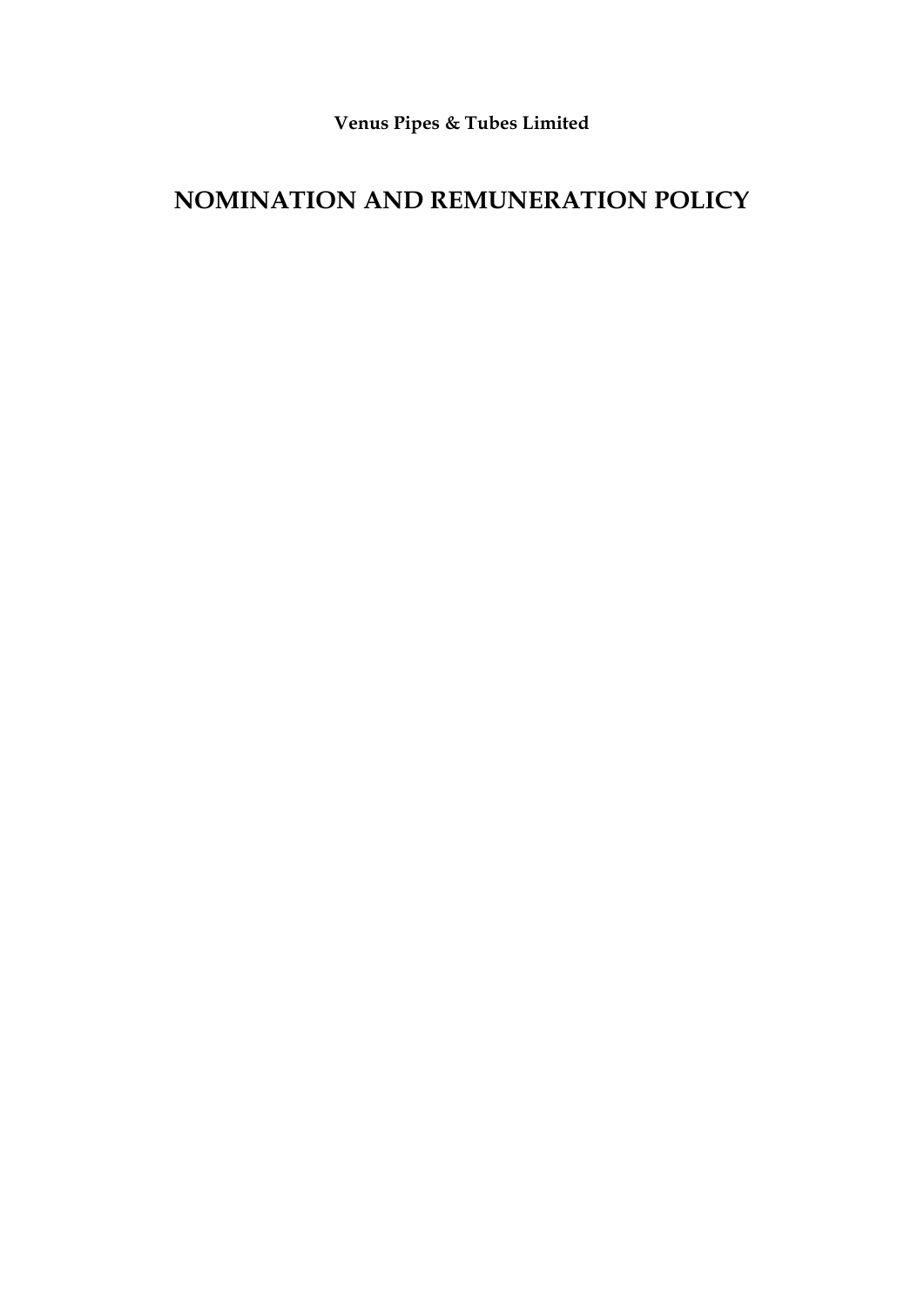## **NOMINATION AND REMUNERATION POLICY**

## **Purpose:**

This Nomination and Remuneration Policy is being formulated in compliance with Section 178 of the Companies Act, 2013 read with the applicable rules thereto and SEBI (Listing Obligations & Disclosure Requirements) Regulations, 2015 as amended from time to time. This policy on nomination and remuneration of Directors, Key Managerial Personnel and Senior Management has been formulated by the Nomination and Remuneration Committee ("**NRC**" or the "**Committee**") and has been approved by the Board of Directors on October 21, 2021 and the same shall become effective from October 21, 2021.

## **Accountabilities:**

The Board is ultimately responsible for the appointment of Directors and Key Managerial Personnel. The Board has delegated responsibility for assessing and selecting the candidates for the role of Directors, Key Managerial Personnel and the Senior Management of the Company to the Nomination and Remuneration Committee which makes recommendations & nominations to the Board.

## **Definitions:**

- A. **Remuneration** means any money or its equivalent given or passed to any person for services rendered by him and includes perquisites as defined under the Income-tax Act, 1961;
- B. **Key Managerial Personnel"** means:
	- i. Managing Director, or Chief Executive Officer or Manager and in their absence, a Whole-time Director;
	- ii. Company Secretary
	- iii. Chief Financial Officer;
	- iv. Such other officer as may be prescribed.
- **C. "Senior Managerial Personnel"** mean the personnel of the Company who are members of its core management team excluding Board of Directors. Normally, this would comprise all members of management, of rank equivalent to General Manager and above, including all functional heads.

## **Objective:**

As required under the provisions of Section 178 of the Companies Act, 2013 and Regulation 19 of SEBI (Listing Obligations & Disclosure Requirements) Regulations, 2015 and as amended from time to time a Board level committee shall be constituted titled Nomination and Remuneration Committee.

The Nomination and Remuneration Committee shall ensure that: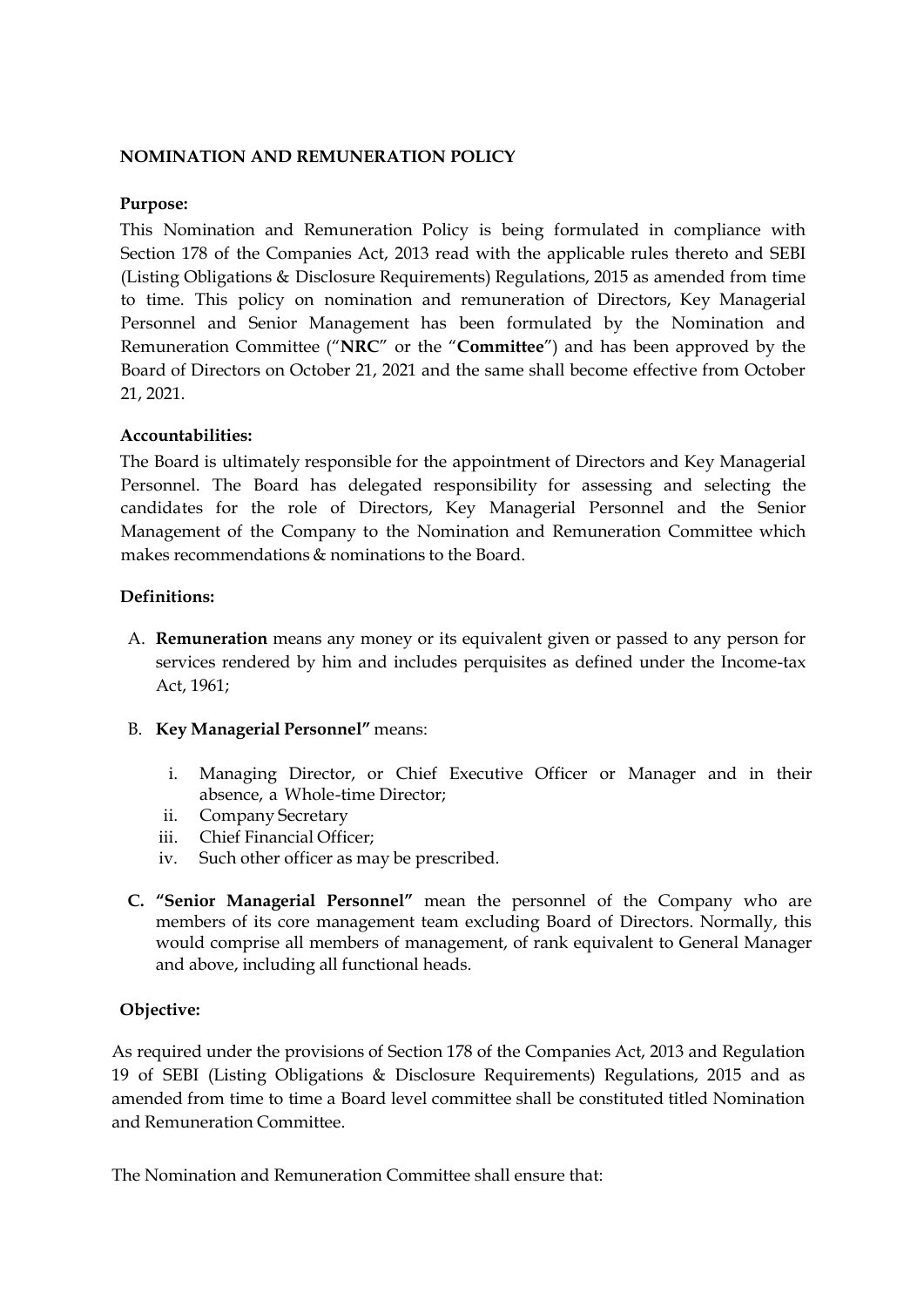- relationship of remuneration to performance is clear and meets appropriate performance benchmarks;
- the level and composition of remuneration is reasonable and sufficient to attract, retain and motivate directors of the quality required to run the Company successfully; and
- remuneration to directors, key managerial personnel and senior management involves a balance between fixed and incentive pay reflecting short and long-term performance objectives appropriate to the working of the Company and its goals.

# **Role of the Committee:**

The role of the NRC will be the following:

- To formulate criteria for determining qualifications, positive attributes and independence of a Director.
- To formulate criteria for evaluation of Independent Directors and the Board.
- To identify persons who are qualified to become Directors and who may be appointed in Senior
- Management in accordance with the criteria laid down in this policy.
- To carry out evaluation of Director's performance.
- To recommend to the Board the appointment and removal of Directors and Senior Management.
- To recommend to the Board policy relating to remuneration for Directors, Key Managerial Personnel and
- Senior Management.
- To devise a policy on Board diversity, composition, size.
- Succession planning for replacing Key Executives and overseeing implementation of the same.
- To carry out any other function as is mandated by the Board from time to time and / or enforced by any statutory notification, amendment or modification, as may be applicable.
- To perform such other functions as may be necessary or appropriate for the performance of its duties.
- Whether to extend or continue the term of appointment of the independent director, on the basis of the report of performance evaluation of independent directors.
- Recommend to the board, all remuneration, in whatever form, payable to senior management.

# **POLICY FOR APPOINTMENT OF DIRECTORS/KMP/SENIOR MANAGEMENT PERSONNEL**

**Nomination Criteria for Directors:** In identifying and recommending the candidature for appointment as Director, the Committee will consider any or all of the following criteria: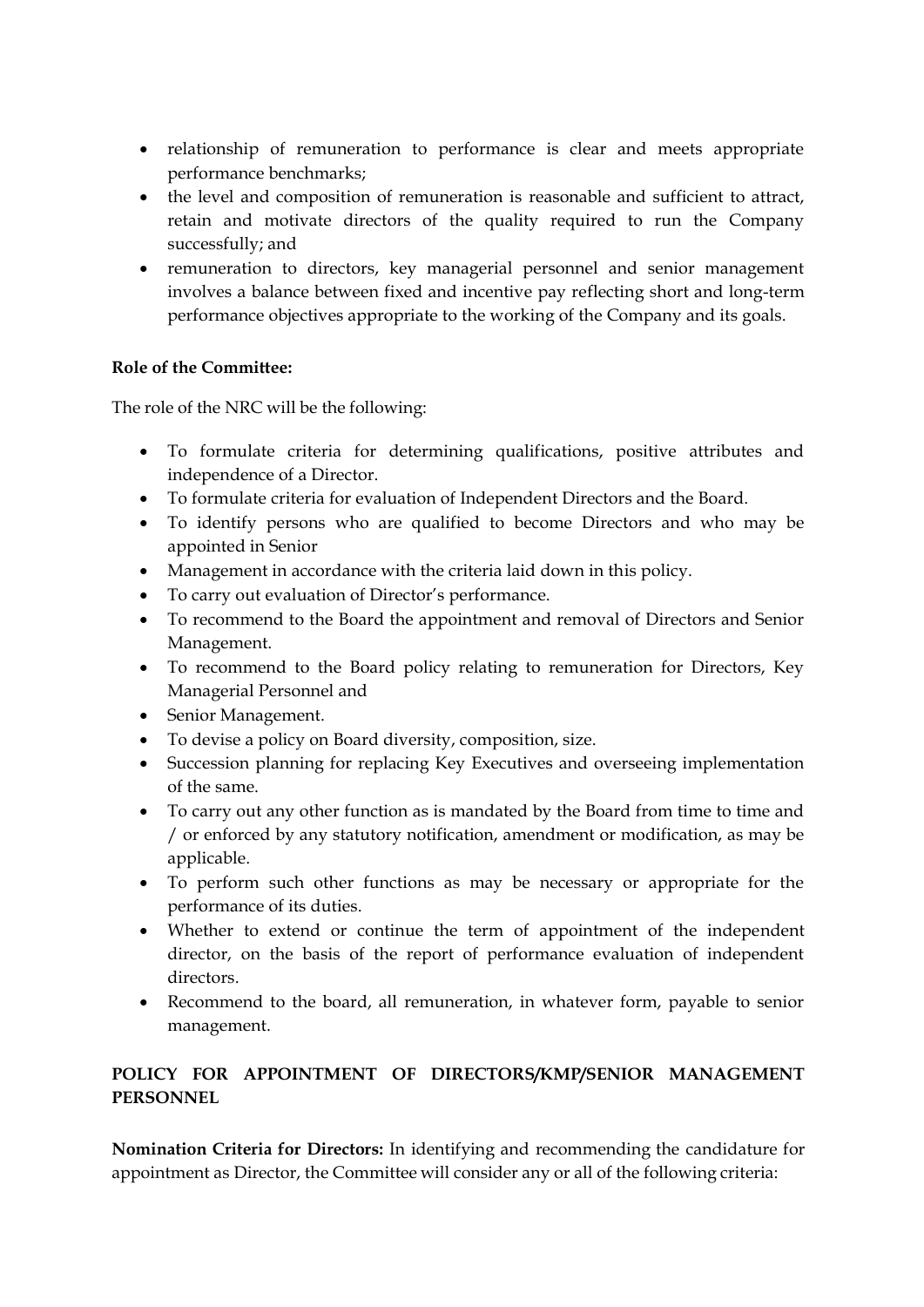- 1. Ethical standards of integrity and probity, maturity and balance of mind to perform the designated role, ability to bring exercise of independent judgment and judicious thinking, qualification, expertise as strategist, eminence in his field of expertise.
- 2. Possessing appropriate skills, experience and knowledge in one or more fields of Business including International Business, Strategy and Expansion, Engineering, Medicine, finance, law, management, sales, marketing, administration, research, corporate governance, technical operations or other disciplines related to preferably the company's business.
- 3. Non-disqualified under the applicable provisions of Companies Act, 2013, rules made thereunder, Listing Agreement or any other enactment for the time being in force, as the case may be;
- 4. Ensure that the proposed Director consents to act as Director and can devote his time and energies towards the overall development and betterment of the Company's business.
- 5. Ensure that the proposed Director discloses his interest and Company's shareholding, if any and the Committee feels that such interest will not affect in discharging his duties towards the Company in pursuance of the said appointment.
- 6. Ensure that the candidature of the Director will be in line with and promote the objectives enshrined in Company's policy on Board Diversity.

**Additional Criteria for Appointment of Independent Directors:** The Committee will consider whether the Director meets the criteria of Independence as well as other attributes as mentioned under the provisions of Section 149 of the Companies Act, 2013 read with applicable rules and Schedule IV thereunder and SEBI (Listing Obligations & Disclosure Requirements) Regulations, 2015, including any amendments made thereof from time to time.

# **Nomination Criteria for KMPs / Senior Management personnel:** The committee will consider:

- 1. Ethical standards of integrity and probity, maturity and balance of mind to perform the designated role, qualification, expertise and experience.
- 2. Possessing adequate qualification, expertise and experience as prescribed by the Company for the position he / she is considered for appointment. The Committee for this purpose, if required, will avail the assistance of other top executives of the Company but however, has discretion to decide whether qualification, expertise and experience possessed by a person is sufficient / satisfactory for the concerned position.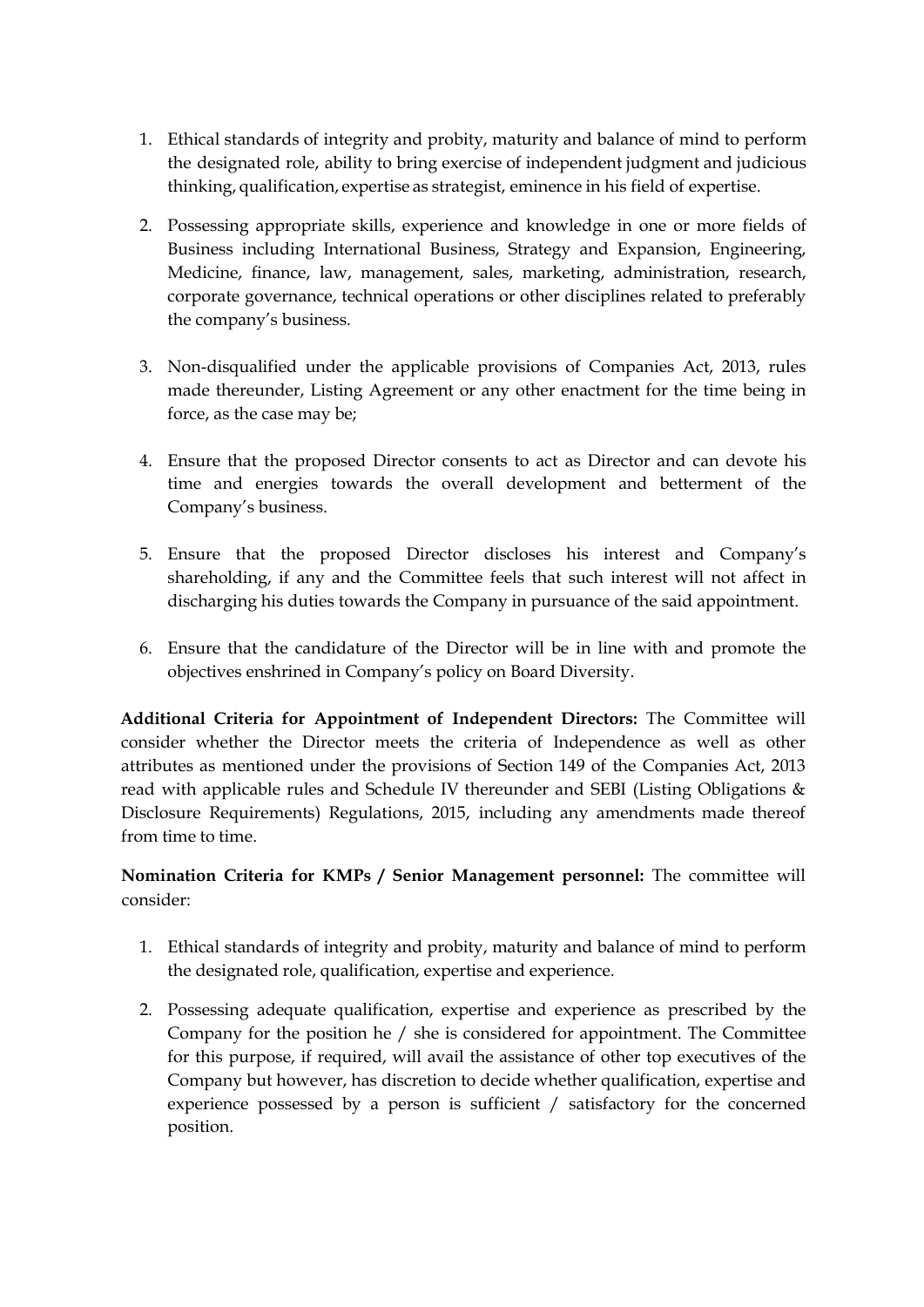- 3. Ensure that the person discloses his interest and the Committee feels that such interest will not affect in discharging his duties towards the Company in pursuance of the said appointment.
- 4. Ensure that the Company shall not appoint or continue the employment of any person as Managing Director, Whole-time Director or Manager who is below the age of Twenty- one years or has attained the age of seventy years without the approval of shareholders by passing a special resolution with proper justification.

**Additional Responsibility of the Board:** It is further to be noticed that it is the responsibility of the Board to obtain other relevant and applicable approvals and procedures as laid down under the provisions of the Companies Act, 2013, rules made thereunder, Listing Agreement or any other enactment for the time being in force and applicable as the case may be.

# **Term / Tenure, Continuity and Renewal:**

The Term / Tenure of the Directors shall be governed as per provisions of the Companies Act, 2013 and rules made thereunder as amended from time to time. The terms of KMPs and other Senior Management employees shall be governed under their respective terms of appointment. As regards the continuity or renewal of appointment of Directors; their resignation and removal, the Committee will make its recommendations to the Board, based on the periodical evaluation process to be done under this document from time to time as well as subject to observation of provisions as contemplated under the Companies Act, 2013 and other applicable laws including listing agreement relating to disqualifications, resignation, removal and retirement. Directors, KMPs and Senior Management Personnel shall retire as per the applicable provisions of the Act and the prevailing policy of the Company respectively. The Board will have the discretion to retain the Director, KMP, Senior Management Personnel in the same position/ remuneration or otherwise even after attaining the retirement age, for the benefit of the Company.

# **POLICY FOR REMUNERATION TO DIRECTORS/KMP/SENIOR MANAGEMENT PERSONNEL**

## **1. Remuneration to Managing Director / Whole-time Directors:**

- a) The Remuneration/ Commission etc. to be paid to Managing Director / Wholetime Directors, etc. shall be governed as per provisions of the Companies Act, 2013 and rules made there under or any other enactment for the time being in force and the approvals obtained from the Members of the Company.
- b) The Nomination and Remuneration Committee shall make such recommendations to the Board of Directors, as it may consider appropriate with regard to remuneration to Managing Director / Whole-time Directors.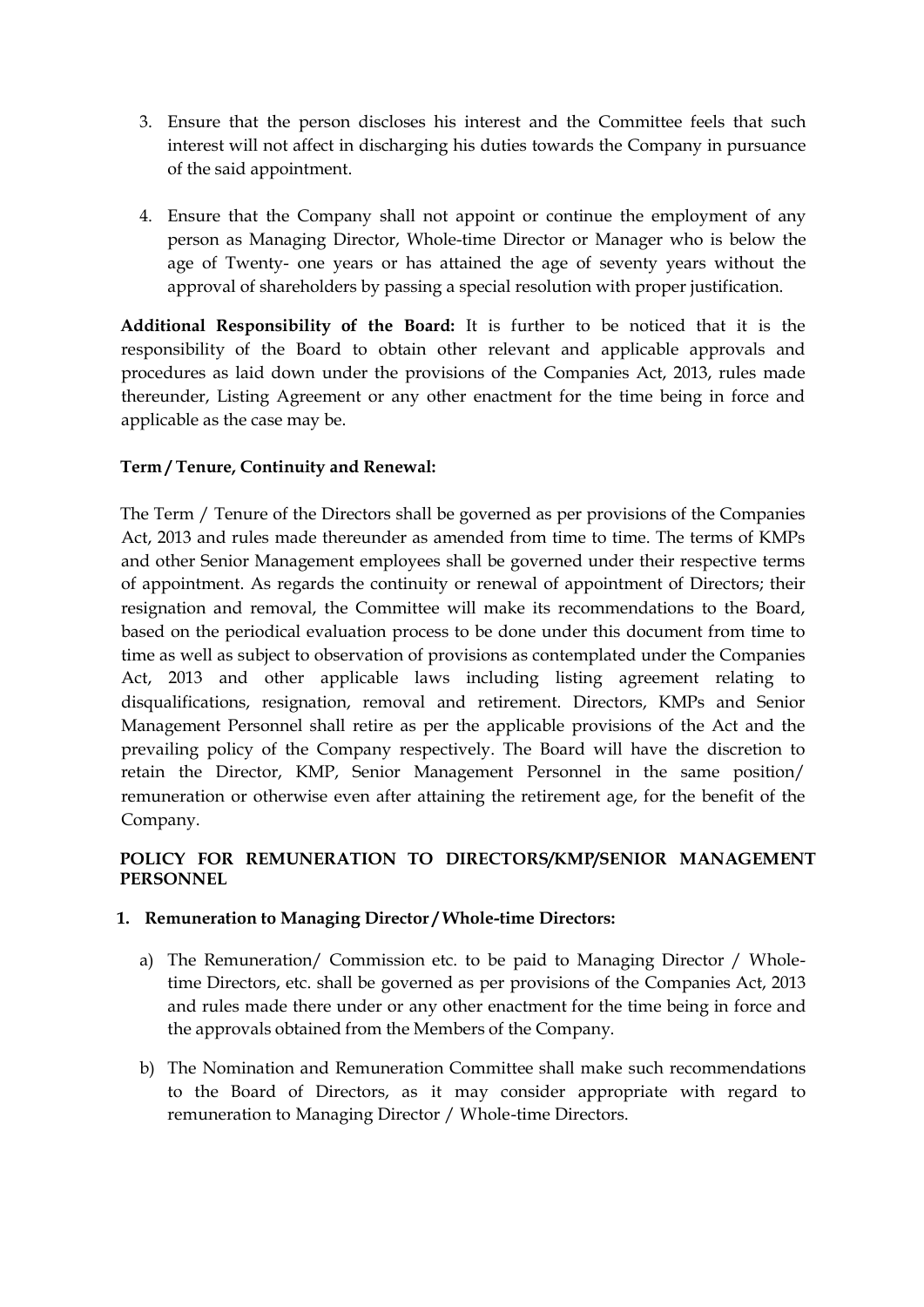## **2. Remuneration to Non- Executive / Independent Directors:**

- a) The Non-Executive / Independent Directors may receive sitting fees and such other remuneration as permissible under the provisions of Companies Act, 2013. The amount of sitting fees shall be such as may be recommended by the Nomination and Remuneration Committee and approved by the Board of Directors.
- b) All the remuneration of the Non- Executive / Independent Directors (excluding remuneration for attending meetings as prescribed under Section 197 (5) of the Companies Act, 2013) shall be subject to ceiling/ limits as provided under Companies Act, 2013 and rules made there under or any other enactment for the time being in force. The amount of such remuneration shall be such as may be recommended by the Nomination and Remuneration Committee and approved by the Board of Directors or shareholders, as the case may be.
- c) An Independent Director shall not be eligible to get Stock Options and also shall not be eligible to participate in any share-based payment schemes of the Company.
- d) Any remuneration paid to Non- Executive / Independent Directors for services rendered which are of professional in nature shall not be considered as part of the remuneration for the purposes of clause (b) above if the following conditions are satisfied:
	- i. The Services are rendered by such Director in his capacity as the professional; and
	- ii. In the opinion of the Committee, the director possesses the requisite qualification for the practice of that profession.

## **3. Remuneration to Key Managerial Personnel and Senior Management:**

- a) The remuneration to Key Managerial Personnel and Senior Management shall consist of fixed pay and incentive pay, in compliance with the provisions of the Companies Act, 2013 and in accordance with the Company's Policy.
- b) The Fixed pay shall include monthly remuneration, employer's contribution to Provident Fund, contribution to pension fund, pension schemes, etc. as decided from to time.
- c) The Incentive pay shall be decided based on the balance between performance of the Company and performance of the Key Managerial Personnel and Senior Management, to be decided annually or at such intervals as may be considered appropriate.

## **MATTERS PERTAINING TO EVALUATION:**

The Company conducts its operations under the overall direction of the Board of Directors within the framework laid down by various statutes, more particularly by the Companies Act, 2013; the Articles of Association, listing agreement with stock exchanges, internal code of conduct and policies formulated by the Company for its internal execution. Therefore, it is necessary for the company to carry out the evaluation of all the directors on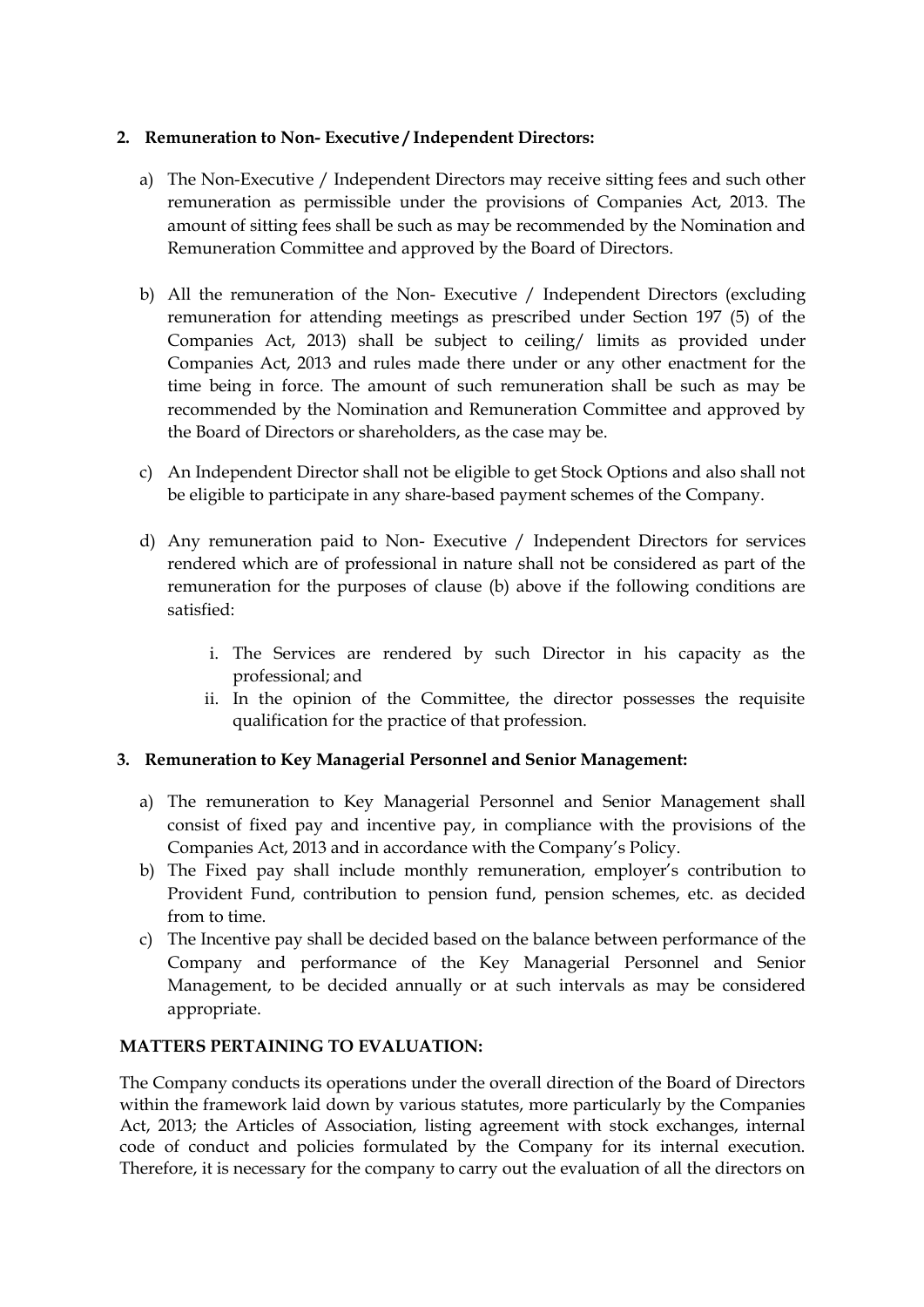an annual basis. As regards the evaluation process; Companies Act, 2013 and SEBI (Listing Obligations and Disclosure Requirements) Regulations, 2015 ("**SEBI LODR**") contain broad provisions on Board Evaluation i.e. evaluation of the performance of: (i) the Board as a whole, (ii) individual directors (including independent directors and Chairperson) and (iii) various Committees of the Board. The provisions also specify responsibilities of various persons / committees for conduct of such evaluation and certain disclosure requirements as a part of the listed entity's corporate governance obligations.

As Companies Act, 2013 and SEBI LODR regulations lays down following criteria for evaluation of independent directors and board as a whole.

**Evaluation of Independent Directors:** The performance evaluation of independent directors shall be done by the entire Board of Directors, excluding the director being evaluated.

## **Disclosure requirements:**

- a. This policy shall be displayed on the website of the Company.
- b. The salient features of the policy and changes therein, if any, along with the web address of the policy, shall be disclosed in the Board's report.
- c. A statement indicating the manner in which formal annual evaluation has been made by the Board of its own performance and that of its committees and individual directors shall be included in the report by Board of Directors placed in the general meeting.
- d. The performance evaluation criteria for independent directors shall be disclosed in the section on the corporate governance of the annual report.

## **SUBJECT OF EVALUATION**

As required under SEBI LODR and Companies Act 2013, the evaluation of the Board involves multiple levels:

- 1. Board as a whole
- 2. Committees of the Board
- 3. Individual Directors and Chairperson (including Chairperson, CEO, Independent Directors, Non- independent directors, etc.)

The Nomination and Remuneration Committee shall formulate the criteria for Evaluation of Independent Directors and Board as a Whole on the basis of this NRC Policy and as per Companies Act, 2013 and SEBI Rules & Regulations.

## **REVIEW AND AMENDMENT**

- The NRC or the Board may review the Policy as and when it deems necessary;
- The NRC may issue the guidelines, procedures, formats, reporting mechanism and manual in supplement and better implementation to this Policy, if it thinks necessary;